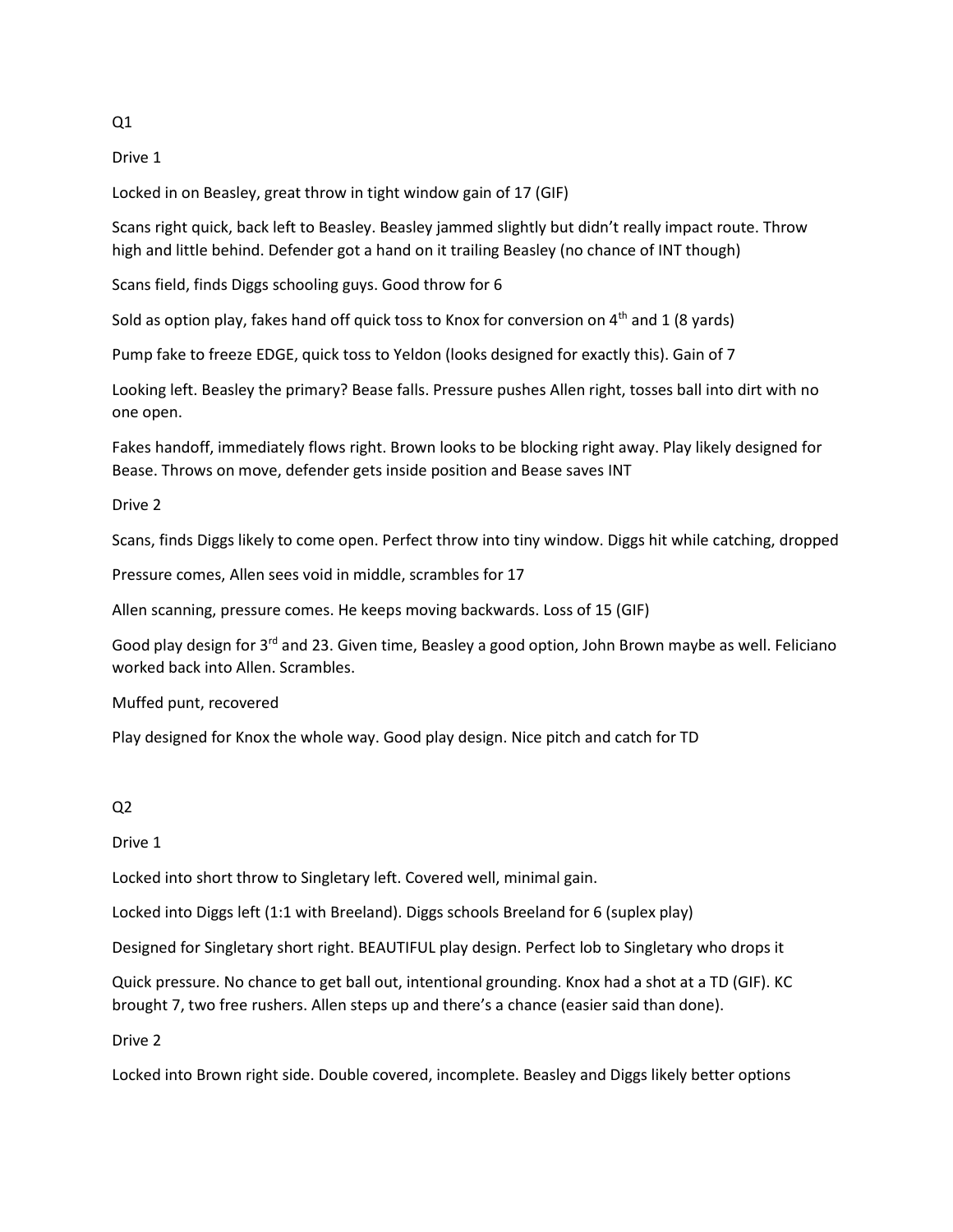3<sup>rd</sup> and 3. Diggs comes open easily past sticks right side. Allen locked in but bad overthrow.

Drive 3

Play designed for Beasley. Allen never looks anywhere else. Brown and Diggs clear that half the field. Easy catch, Beasley shakes free (on a BROKEN leg mind you) and gains 14.

Locked into Yeldon streaking left. Waits a shade longer than he should have and overthrows.

Stares at Knox waiting for him to come open. Gain of 12 on nice play design. Diggs ready to block on left side.

Good coverage, Josh navigates pocket for about 6 years. Finds Yeldon for big gain (GIF)

Designed run. Gains 19

Looks left, then back right for Diggs TD. Well covered. Scampers right. Throws to Knox on sideline. Off hands

Quick hit to Brown for 7. Nice throw and timing.

Looks right for TD (Brown of Knox). Pressure forces him right, pretty good coverage and runs OOB, throwing the ball away first (reviewed play)

Stares down Knox. Gain of 2 but designed for TD. KC covers really well. Brown, Beasley, and Knox vs. 3 on left side. Brown/Beasley try to draw two away from Knox so Knox can basically lean into end zone. All three swarm Knox and he goes nowhere. Slightly earlier pass would have had a shot. With delay, could have lobbed to Brown for easy TD, but split second timing means easier said than done

Q3

Drive 1

Locked onto Bease. Bease schools KC, gain of 6

Multiple easy options over middle for a gain, probably first down. Finds John Brown for 17. Much harder thow. Very well timed. Scanning field whole time.

Scanning, good pressure. Beasley way open crossing middle. Allen hits him in stride. Gain of 23.

Pump fake left. Turns right to find target and defender in his face. Toss into dirt (perfect response for the scenario)

Quick pressure leads to 9 yard scramble.

Pressure leads to Allen escaping right. Brown follows well. Ball thrown wide. Sneed called for holding elsewhere, bails Bills out (GIF).

Quick pass designed for Yeldon at right sideline. Gain of 6, well executed

Looks like designed to roll right with Diggs. Not easy throw but too high for Diggs to bring down in endzone corner. Seen the two connect on way harder.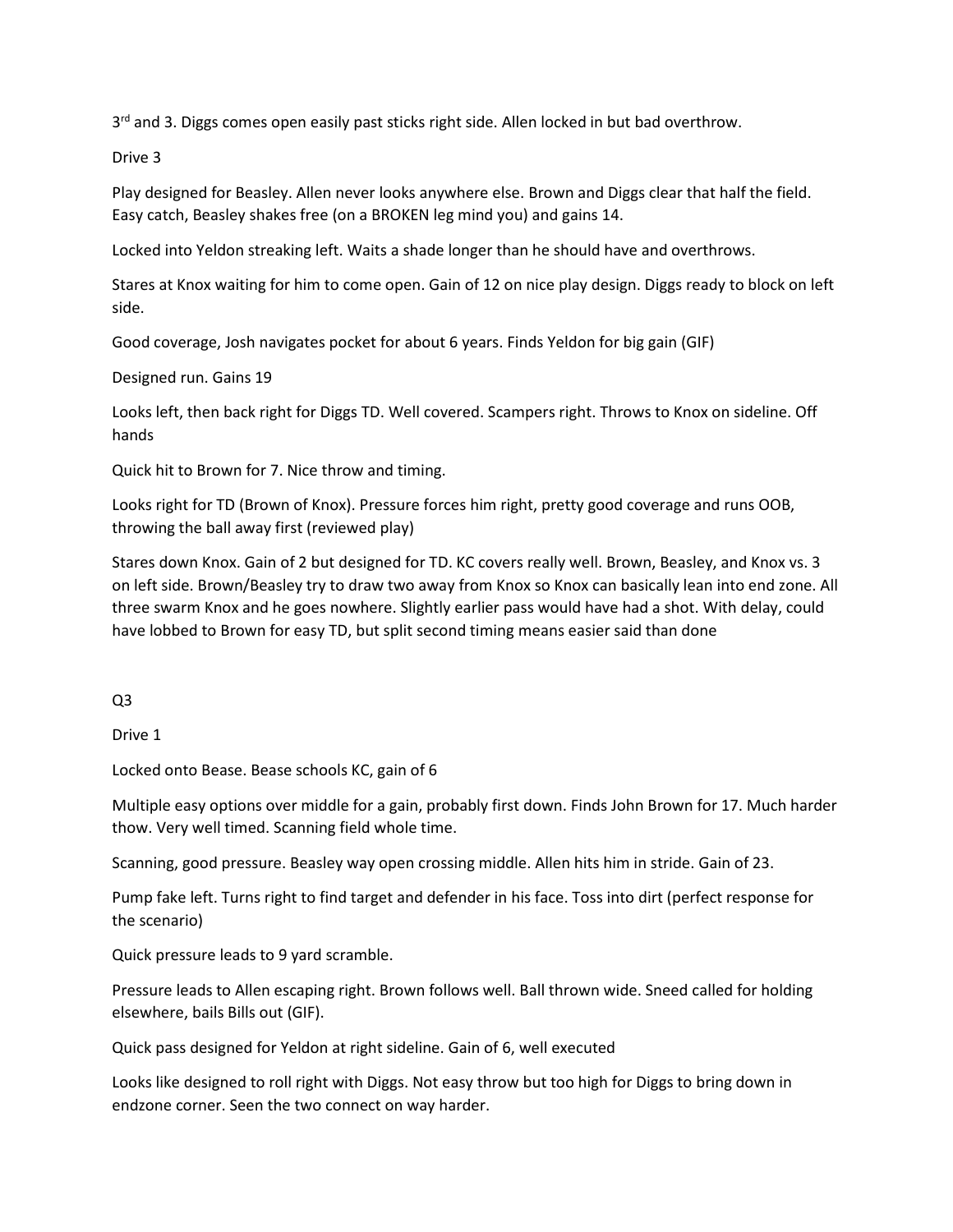## Drive 2

Scanning field, has time. Finds Yeldon over middle for 8 Looking for Diggs deep. Two defenders but both trailing. Underthrow and near pick. 3<sup>rd</sup> and 2, quick strike to Diggs for 6 Looks left, sees Diggs coming across middle. Gain of 10 Staring down Beasley. Ball tipped. Bease catches it anyway for 6 Scanning while waiting for play to develop. Darryl Williams loses man. Sack Scanning. Avoids a near-sack. Finds Beasley working back to him for 13 (one yard shy of first)

## Q4

Drive from Q3 continues

4<sup>th</sup> and 1, McKenzie gains 4

Looking for Diggs for TD left side deep. Some bumping disrupts route but throw appears too far to sideline/little high. Allen's wind up is late enough where bump may not have been a factor. Razor's edge here.

Scans field. Pressure comes. Scramble for 18

Scans field. Nice fake to freeze defense nearby. Throws to Knox in really tight window. Good coverage, hits one hand. Probably catchable

Locked onto Brown. Tight coverage. Ball pops up. Intercepted.

Drive 1

Miscommunication. Quick toss to Gabriel Davis who is running straight ahead.

Scanning field. Avoids big hit. Avoids more pressure. Scrambles for 8

Allen designed run for 11

Stares down Beasley short left. Good YAC, goes for 9

Defense is definitely backing off. Finds Knox easily across middle for 11

Defense still backing off. Easily finds Singletary for 7. Did scan field first.

Slow burn play. KC rushes four but eventually take Allen down for loss of 10

Scans. Avoids sack. Scans and runs. Throws across body right side of field to middle and finds Diggs on insane throw and catch for 15